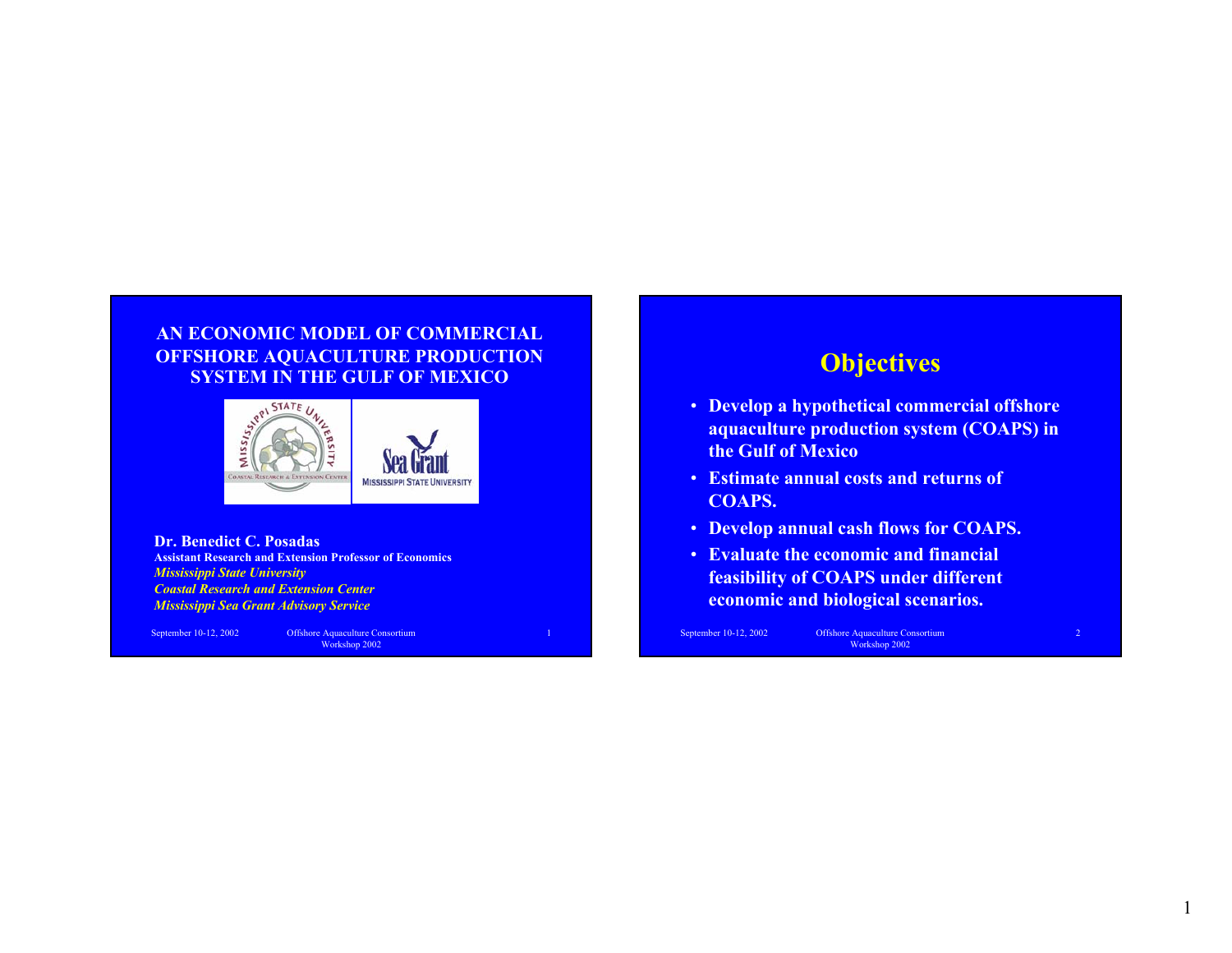#### **Data Sources**

- **Offshore aquaculture production system**
	- **Offshore Aquaculture Consortium (OAC)**
- **Offshore cage design & operation**
	- **Ocean Spar and OAC**
- **Gulf of Mexico ex-vessel prices**
	- **National Marine Fisheries Service (NMFS)**

September 10-12, 2002 Offshore Aquaculture Consortium Workshop 2002

# **Offshore Aquaculture Production System**

- **Aquaculture Service Vehicle (ASV)**
- **3,000-m3 Ocean Spar Sea Station (OSSS) cages**
- **Moorings, feed distribution system and net cleaners**
- **Service boats**

September 10-12, 2002 Offshore Aquaculture Consortium Workshop 2002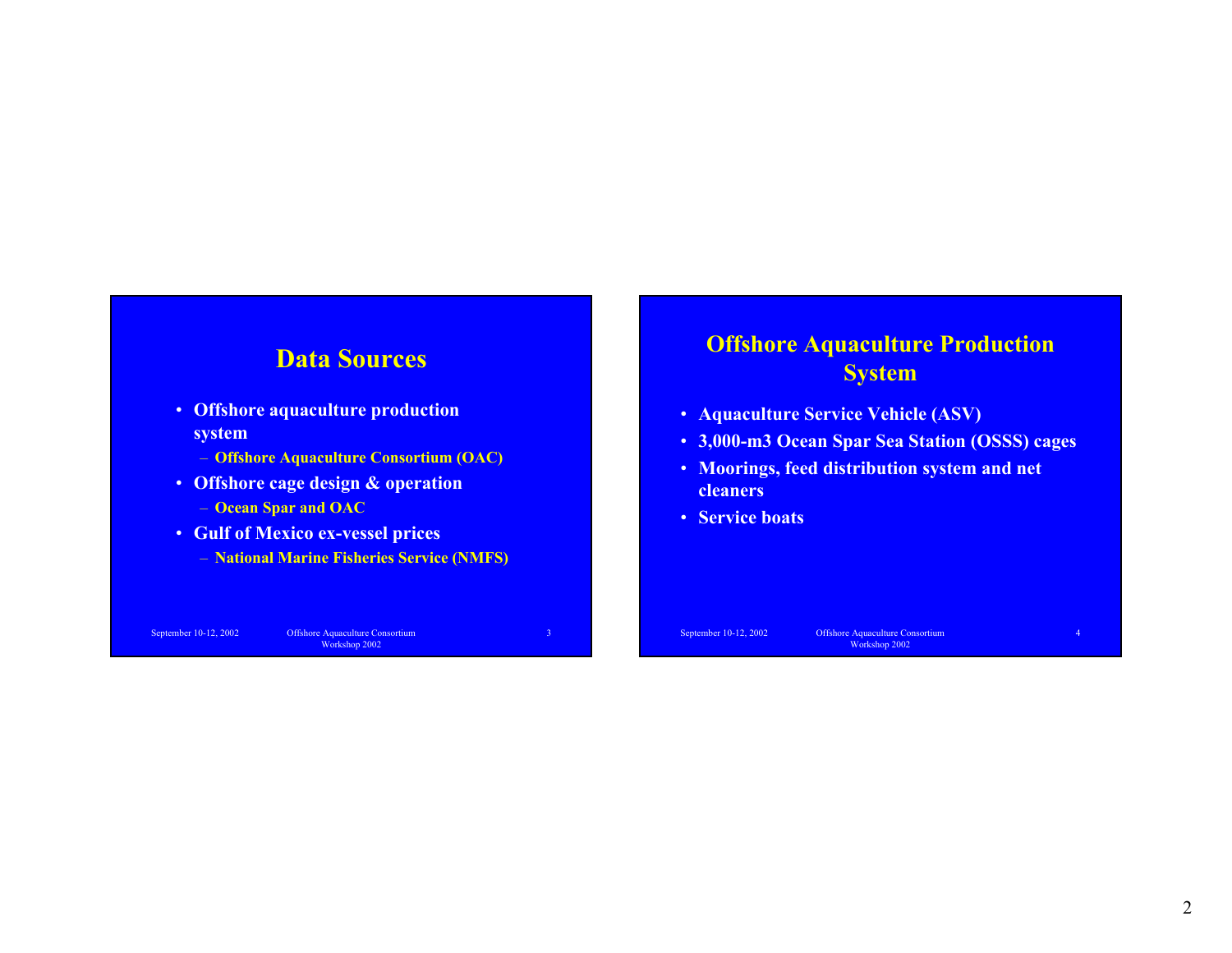# **Land-based Support Facilities**

- **2-ha base camp**
- **Office building and trailers**
- **Trucks and service vehicles**
- **Fish transport vehicle**

### **Initial Fixed Investment**

**(12-cages or 36,000 m3)**

| Item                              | Total Cost (US\$) US\$/m3 |     |
|-----------------------------------|---------------------------|-----|
| <b>Onshore support facilities</b> | 0.33                      |     |
| <b>Offshore facilities</b>        | 3.52                      | 98  |
| <b>Total investment</b>           | 3.85                      | 107 |

September 10-12, 2002 Offshore Aquaculture Consortium Workshop 2002

September 10-12, 2002 Offshore Aquaculture Consortium Workshop 2002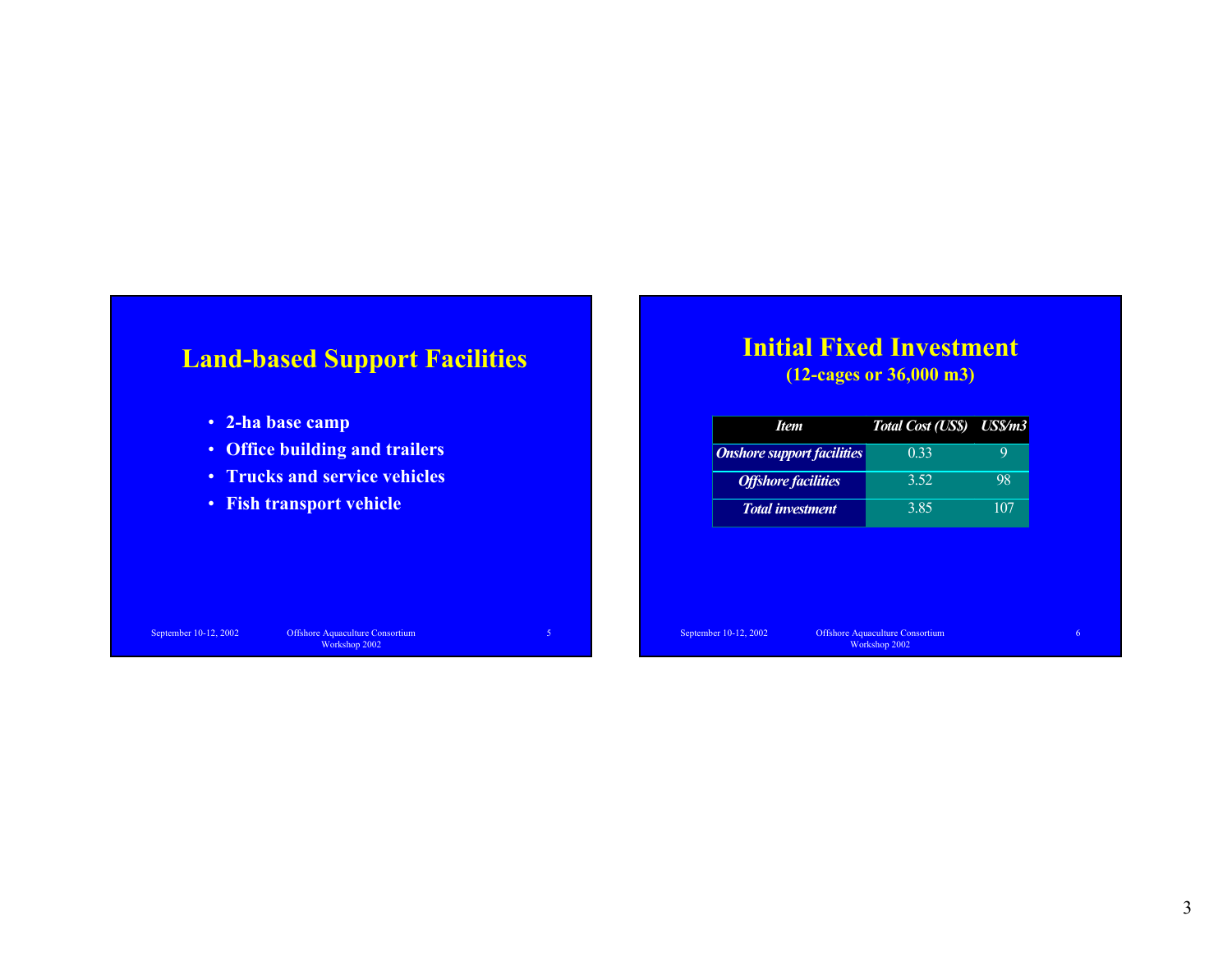# **Costs and Returns Estimation**

- **Recommended management practices**
- **Biological knowledge of candidate fish species**
- **Estimated input usage and prices**
- **Established ex-vessel fish prices**

### **Investment Analysis**

- **Payback period (yr)**
- **Net present value (US\$M)**
- **Internal rate of return (%)**
- **Base model assumptions**
- **Improved growth**  *(+25%)*
- **Enhanced market**  *(+US\$1/kg)*
- **Enhanced market + improved growth**

September 10-12, 2002 Offshore Aquaculture Consortium Workshop 2002

September 10-12, 2002 Offshore Aquaculture Consortium Workshop 2002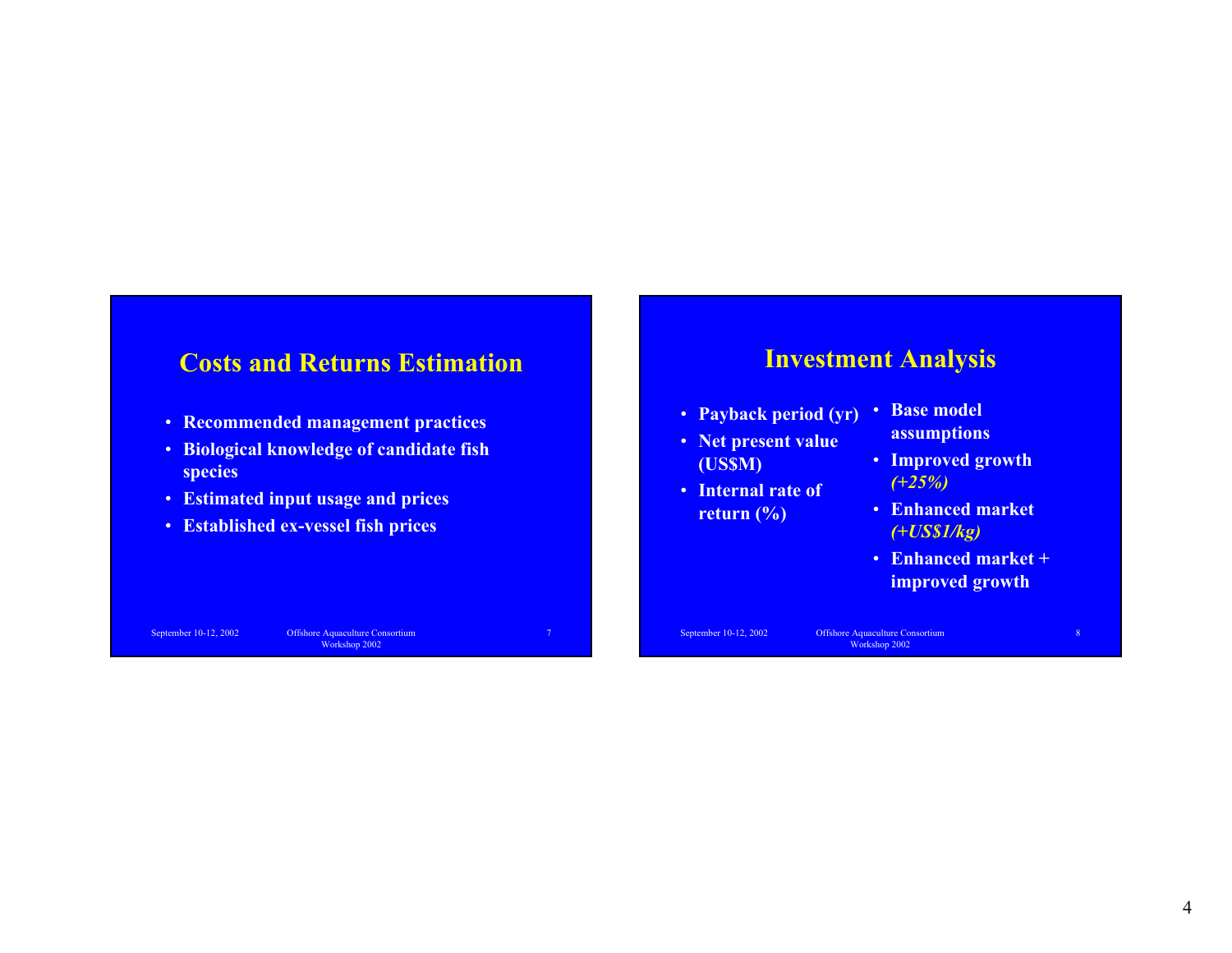| <b>12- Cage COAPS Base Model</b> |            |                 |                    |               |
|----------------------------------|------------|-----------------|--------------------|---------------|
| <b>Item</b>                      | Unit       | COBIA12         | SNAP <sub>12</sub> | <b>DRUM12</b> |
| <b>Stocking density</b>          | Fish/m3    | $\overline{7}$  | 83                 | 41            |
| Growth rate                      | G/month    | 583             | 37                 | 80            |
| <b>Ex-vessel price</b>           | $$$ /kg    | 4.25            | 4.50               | 3.75          |
| Harvest size                     | Kg/fish    | 5.25            | 0.45               | 0.97          |
| <b>Fish production</b>           | 1000 mt/yr | 1.08            | 1.08               | 1.08          |
| Net returns                      | $$$ M/yr   | 0.83            | $-0.64$            | $-0.19$       |
| <b>NPV</b>                       | \$M        | 3.17            | < 0                | < 0           |
| <b>IRR</b>                       | %          | 29              | < 0                | < 0           |
| Investment<br>decision           |            | <b>Feasible</b> | Infeasible         | Infeasible    |
|                                  |            |                 |                    |               |

September 10-12, 2002 Offshore Aquaculture Consortium Workshop 2002

# **12- Cage COAPS Enhanced Market Model**

| <b>Item</b>                                                                      | Unit       | COBIA12         | SNAP <sub>12</sub> | <b>DRUM12</b>   |
|----------------------------------------------------------------------------------|------------|-----------------|--------------------|-----------------|
| <b>Stocking density</b>                                                          | Fish/m3    | $\overline{7}$  | 83                 | 41              |
| Growth rate                                                                      | G/month    | 583             | 37                 | 80              |
| <b>Ex-vessel price</b>                                                           | $$$ /kg    | 5.25            | 5.50               | 4.75            |
| <b>Harvest size</b>                                                              | Kg/fish    | 5.25            | 0.45               | 0.97            |
| <b>Fish production</b>                                                           | 1000 mt/yr | 1.08            | 1.08               | 1.08            |
| <b>Net returns</b>                                                               | \$M/yr     | 1.87            | 0.39               | 0.84            |
| <b>NPV</b>                                                                       | \$M        | 8.87            | 0.76               | 3.24            |
| <b>IRR</b>                                                                       | %          | 59              | 15                 | 30              |
| Investment<br>decision                                                           |            | <b>Feasible</b> | <b>Feasible</b>    | <b>Feasible</b> |
| September 10-12, 2002<br><b>Offshore Aquaculture Consortium</b><br>Workshop 2002 |            |                 | 10                 |                 |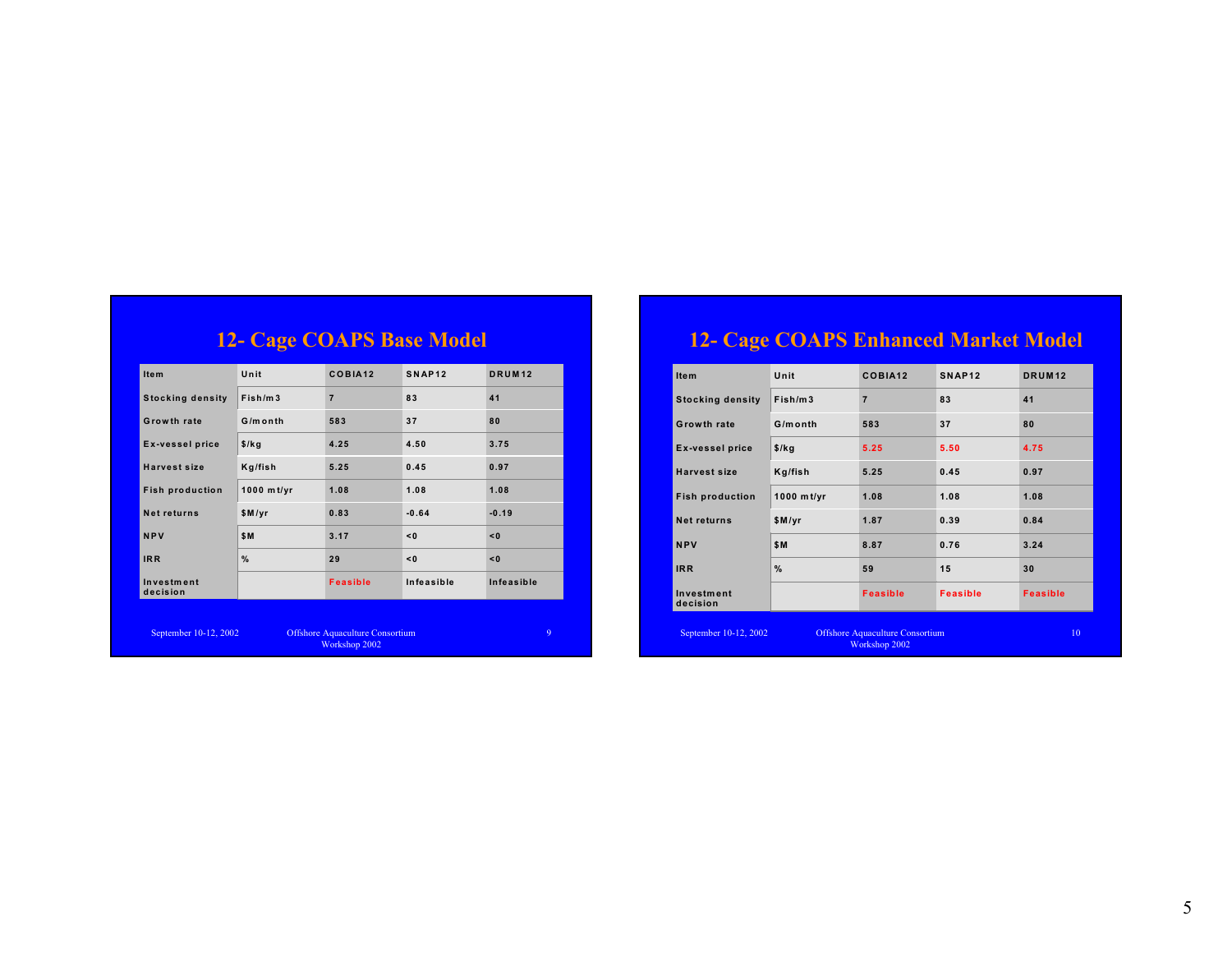|                            | <b>12- Cage COAPS Improved Growth Model</b> |                                                         |                    |                    |
|----------------------------|---------------------------------------------|---------------------------------------------------------|--------------------|--------------------|
| <b>Item</b>                | Unit                                        | COBIA12                                                 | SNAP <sub>12</sub> | DRUM <sub>12</sub> |
| <b>Stocking density</b>    | Fish/m3                                     | 6                                                       | 67                 | 33                 |
| <b>Growth rate</b>         | G/month                                     | 729                                                     | 46                 | 100                |
| <b>Ex-vessel price</b>     | $$$ /kg                                     | 4.25                                                    | 4.50               | 3.75               |
| <b>Harvest size</b>        | Kg/fish                                     | 6.57                                                    | 0.56               | 1.21               |
| <b>Fish production</b>     | 1000 mt/yr                                  | 1.08                                                    | 1.08               | 1.08               |
| Net returns                | \$M/yr                                      | 0.87                                                    | $-0.17$            | 0.05               |
| <b>NPV</b>                 | \$M                                         | 3.39                                                    | < 0                | < 0                |
| <b>IRR</b>                 | %                                           | 30                                                      | < 0                | $\overline{2}$     |
| <b>Investment decision</b> |                                             | <b>Feasible</b>                                         | Infeasible         | Infeasible         |
| September 10-12, 2002      |                                             | <b>Offshore Aquaculture Consortium</b><br>Workshop 2002 |                    | 11                 |

# **Summary**

- These simulation results are based on experimental or "best guess" scenario.
- Simulation results indicate that the economic viability of COAPS depends on the following:
	- better fish
	- faster growing fish
	- cheaper costs of production

September 10-12, 2002 Offshore Aquaculture Consortium Workshop 2002